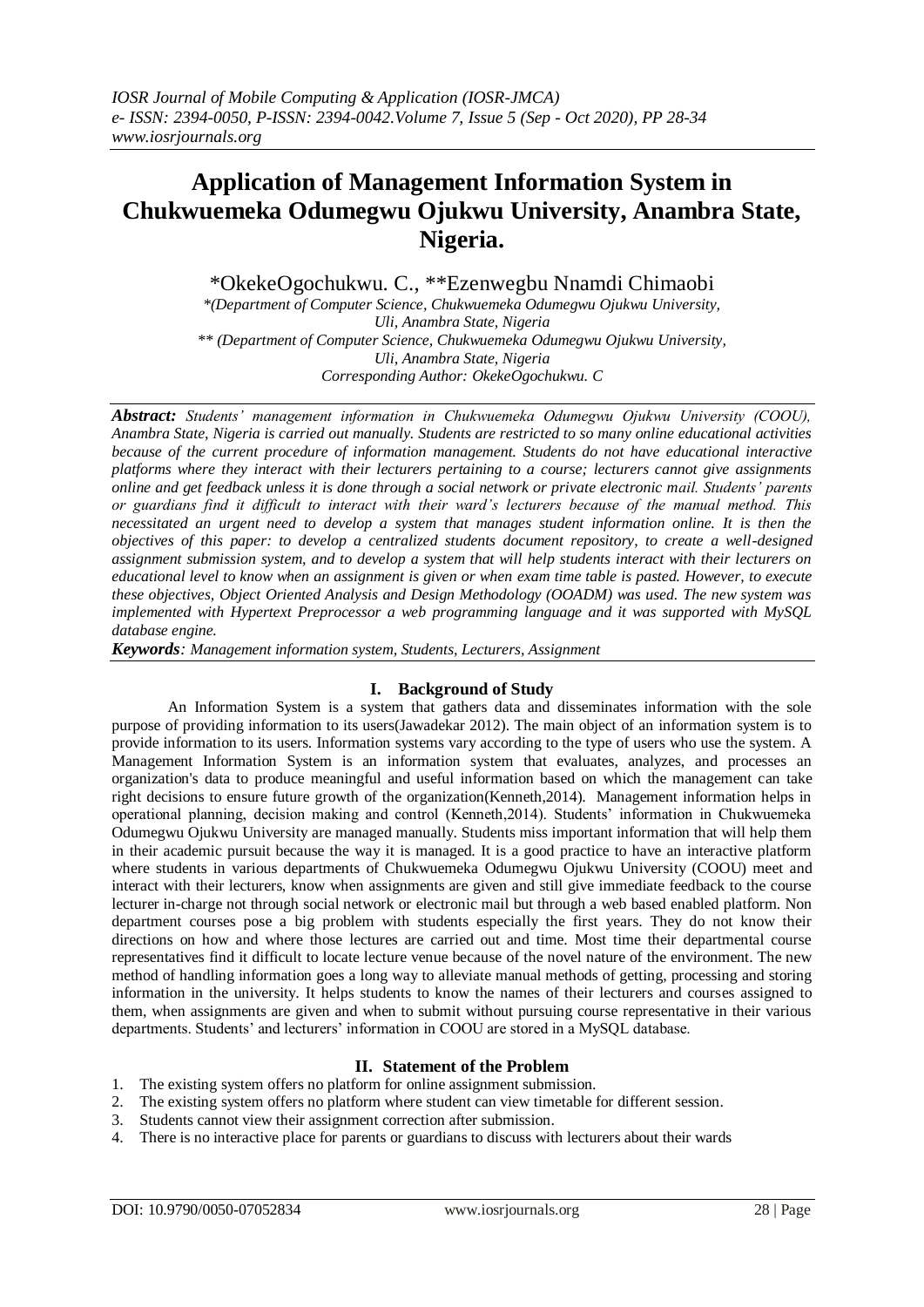## **III. Aim and Objectives of the Study**

The main aim of this paper is to apply management information system in Chukwuemeka Odumegwu Ojukwu University, Anambra State, Nigeria.

The objectives are as follows:

- 1. To develop a student management system.<br>2. To develop a centralized students' docume
- To develop a centralized students' document repository.
- 3. To develop a well-designed assignment submission system.
- 4. To develop a system that will help students interact with their lecturer on academic levels.

#### **Importance ofthe Study**

This paperhelps in strategic planning, in resource allocation, in cost effectiveness analysis and in planning personnel requirements.

### **Review of Related Literatures**

This chapter reviews the existing literature pertaining management information system in an organizational set up. Pettigrew (2012) undertook a major series of early studies into industrial change. His studies focused upon aspects of change within large multinational organizations, which mirror educational systems in some respects. He identified at an early stage how existing attitudes could shape internal change, and how interest groups needed to be managed. Above all, perhaps, his concept of 'the mobilization of support' was central, and is as pertinent now as it was then. In 2009, Peters looked at implications of change for managers, and, as a consequence, the impacts that managers should consider when change is a necessity or a desirable action. He was concerned with the concept of the potential for rapid innovation within companies, and the need to consider failure as a reasonable and useful element within the entire realm of processes of change.Morgan (2006). Morgan looked at the ways in which organizations can be managed, and the implications that this has for a developing, continuing or changing practice. His work looked at the industrial and commercial fields, and showed that there was a need for those managing change to consider the overall approaches that can be undertaken at an organizational level. In2000, Browning offered what might be considered a realistic viewpoint on commercial change. He argued that change for individuals was not easy, and that change for groups or organizations were even more difficult. However, he argued further that the need for change was certain, and that therefore the control of change must be a major consideration for all organizations. He argued that those who had some control over processes of change would be more successful than those who did not.

Furthermore, Carnall in 2000, identified an important series of effects on working practices that individuals move through when they experience change. He noted that individuals go through a series of five stages – shock, denial, testing, owning, and implementing. Carnall showed that effectiveness can be affected by change, and that some lowering of effectiveness should be anticipated at the early stages before the positive outcomes of change from later stages emerge. He showed that the stages individuals work through need to be managed from both an individual and a group point of view. Mevarech (1997) also showed this effect in an educational context, and argued that the lowering of effectiveness at early stages could halt the emergence of higher level outcomes at later stages. Davies 2001, pointed to the need to consider how to manage a wide range of different attitudes in change situations. She identified the need for school managers to consider a range of attitudes - threat, anxiety, inadequacy, and antagonism as major negative effects. However, she did not from her studies look at the needs and implications for managing positive attitudes in change situations – it can be just as hard to manage enthusiasm, commitment and endeavor when resources and access to those resources are limited, for example.Rogers (2005), undertook an important early study on the effects that change has upon the time for its implementation. His work indicated a long time need of some 25 years to introduce change effectively into practice. Other later studies (Passey, et al., 2000) have pointed to the fact that ICT implementation in schools is now happening over shorter time intervals. However, the fact that technological change can happen more rapidly than an integration of ICT into practice means that the development of uses of ICT into practice need to be managed all the more.

Moreover, Information systems support not only information process but also innovations (Bellum, 2003). As being adaptable to changes, these systems are helpful to cope with the demands for change. Therefore, school management information systems improve the adaptation of the school to the environment. They enable the school to comprehend and define inner and outer information transfer. Thereby, school management both meets the demands and expectations of its inner (Lecturer, student) and outer members; and ensures that school activities are arranged accurately and on time (Pegler, 2002). Introduction of school management information systems to schools have caused significant changes in roles and working styles of managers (Telem, 2009). School management information systems have changed school management in the areas of leadership, decision making, workload, human resource management, communication, responsibility and planning (Arnold, 2008). Strategically school management information systems help the manager in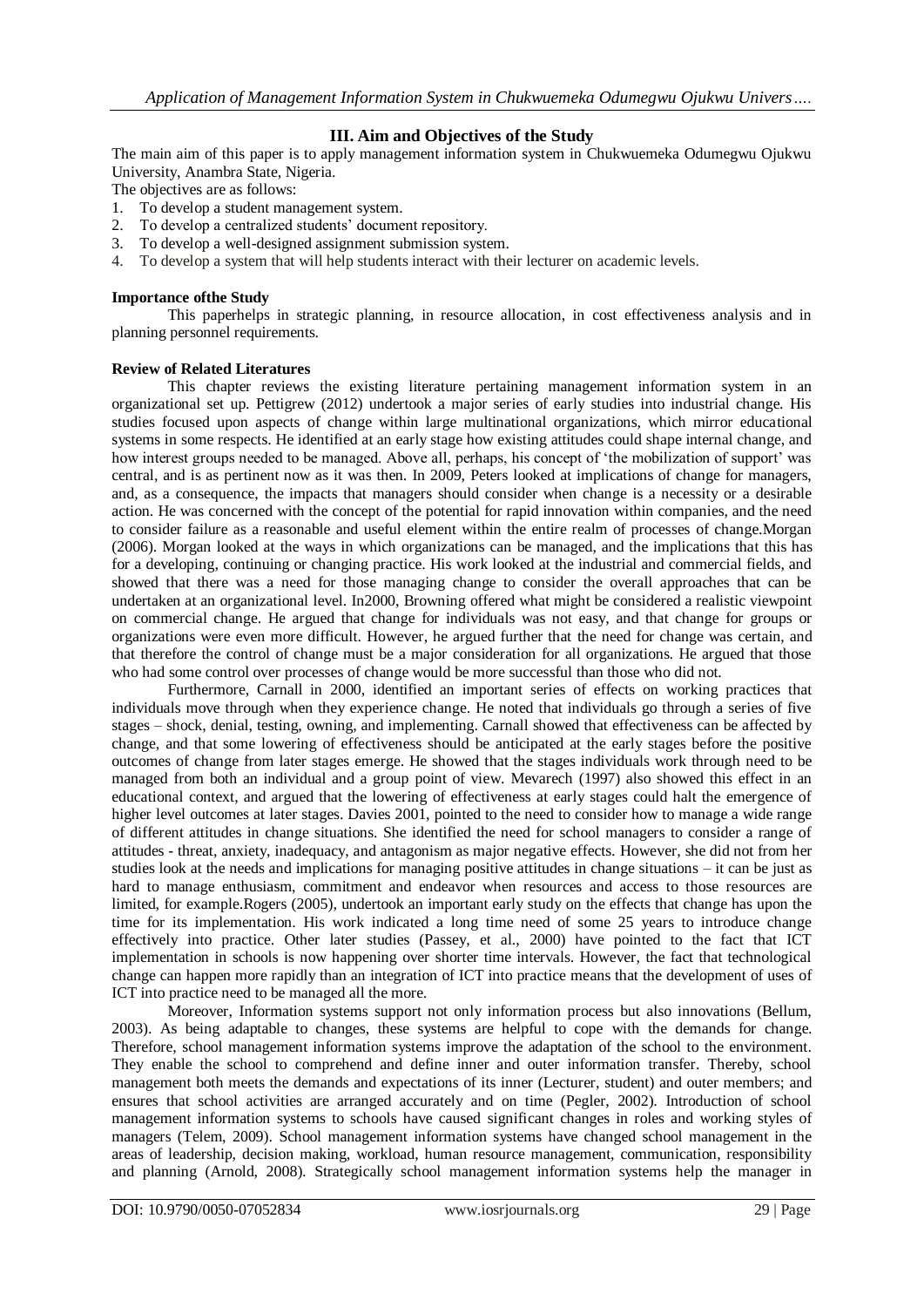determining the aims of the school, making long term plans, distributing resources, and forming educational methods of future, determining performances of teachers and success of the school (Telem, 2009). In this way, school management information systems can also be used as a tool to initiate and use educational leadership of the manager (Telem, 2009).

Moreover, School management information systems provide information and various reports from the database in order to make decisions in line with the aims of the school and facilitate controlling of the activities to achieve the aims (Telem, 2009). Information technology helps the manager to access, manage and report the information quickly and easily. While telecommunication nets provide the manager with wide resources of information that can be used in problem solving, written communication has been grown richer by means of word processors and e-mails (Anderson, etal 2005). As we can see information systems have changed the roles of school managers (Pegler, 1992) and have changed their methods of working (Christopher, 2003). One of these is to develop a database that includes information on student registration and family, discontinuity, grades, staff and classes, and course information. These are just a step of school information systems. Other parts of information systems are management of school library, finance, fixtures, school schedule planning, standard reports sent to higher levels of school administration, etc. Researches in various countries confirm that school management information systems increase organizational and managerial effectiveness. After studies done with American school managers, Hedberg,etal (1992) stated that efficiency has increased in decision making at schools where school management information systems are used. In his study where Gurr (2000) examined effects of school management information systems on working of primary school managers in Australia, managers stated that use of school management information systems has introduced them information technologies and the facilities, lessened their workload and made management process more efficient, helped them use time more efficiently, made teachers feel themselves more important, made them and the teachers wish to improve themselves more, made important changes in education and teaching, and increased the quality of inschool communication. However in literature there are researches that show that school managers had problems in using school management information systems. For example,Visscher, etal (2009) in their study with 195 managers and teachers working in 63 high schools in Holland found out that school management information systems were mostly used in routine works and managers and lecturers did not have sufficient education on the system. Managers and lecturersindicated that while school management information systems had positive effects on evaluation of efficiency of the school, development of using sources, quality of educational programming and inschool communication, it increased their workload and caused stress. The research indicated that this stress is reduced in schools where education is sufficiently given on the system and where innovation is clearly stated as a vision. In addition, it was found that the staff that used the system had higher motivation, was keen to take more education, and adopted the vision of the school more. In the research where Warren (2008) examined the effects of information systems on educational decision making, he found out that school managers have not taken sufficient education on efficient use of the information technologies.

#### **Analysis of the Present System**

The present system carries out most of the students' information processing manually. Students get their assignments from their course lecturers and submit manually. School time table is generated in the same way. There is no interactive platform where students, parents, guardians and lecturers meet and discuss educational problems pertaining to their wards sent to school. The system does not remind student to check for their result when available. The system has no central database where the details of all the student in the school are stored and retrieved.

#### **Analysis of the Proposed System**

The proposed system uses a web based method to give assignments, submit assignments, obtain immediate feedback from the assignments, obtain time table needed for a particular event in the school and also has a platform where students' parents and guardians interact with lecturers to know the general academic performance and other vital information needed in their academic pursuit. The proposed has a central database where all the students and lecturers' details are stored using MySQL. Students and parents can access their students' details from anywhere through the help of internet. The proposed system has a notification capability where the students or parents receive a notification of the available message online.

#### **Input Documents Analysis**

The output of the proposed system is determined by the input to the system. The proposed system accepts information from the keyboard, scanner, process it and output the report. The input to the system is as follow: Request for Adding course, Request for registering a lecturer, Request Section Registration, Request Course registration and Request User registration. Students and Lectures form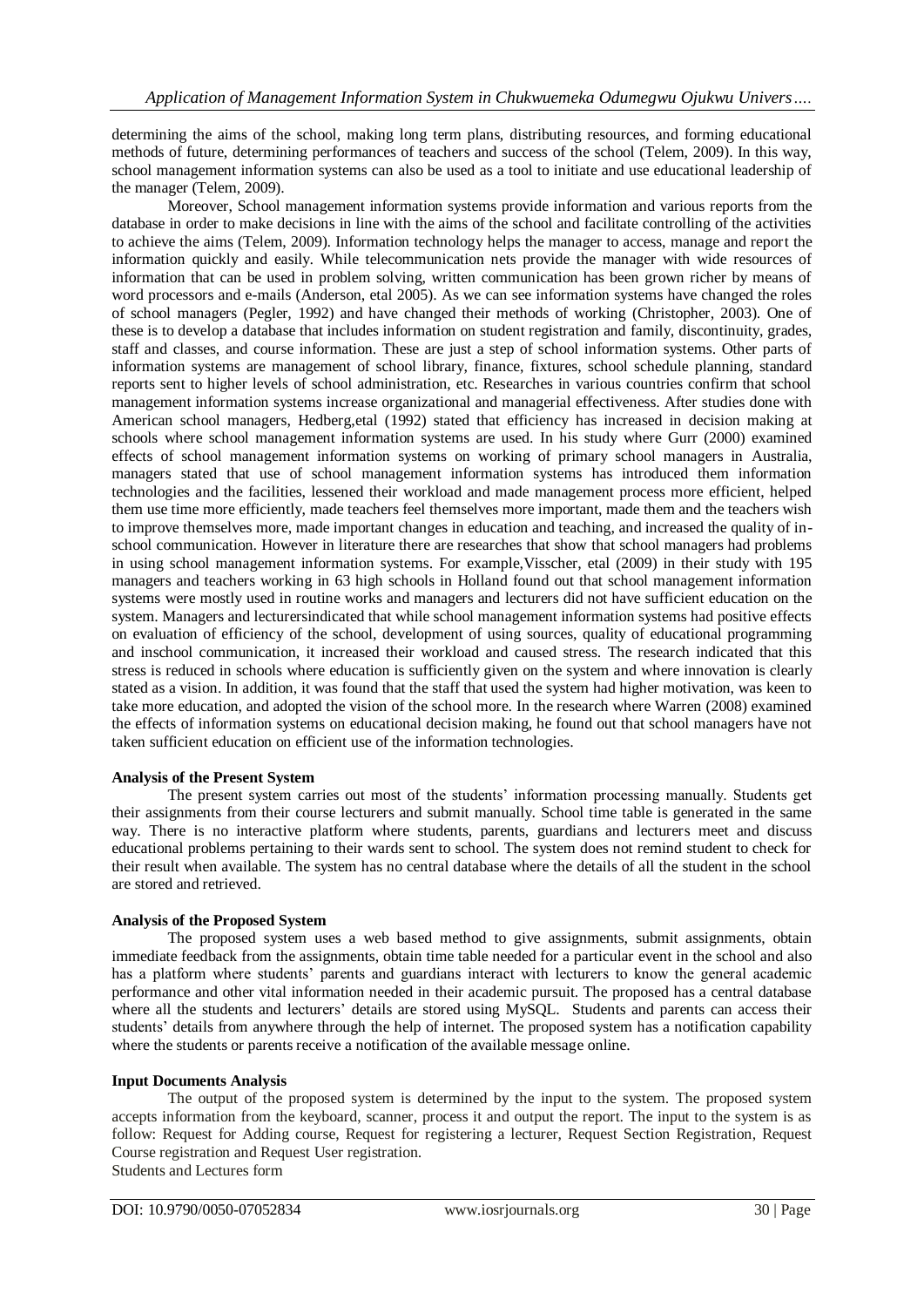| $\mathbf{A}$ sections |               | Cancel add |
|-----------------------|---------------|------------|
| Add section           |               |            |
| Section name*         | Section name  |            |
| Section Title*        | Section Title |            |
| Class <sup>*</sup>    |               |            |
| Lecturer »            |               |            |
|                       |               |            |
|                       | Add section   |            |

#### **Output Documents Analysis**

Once the inputs are collected, the obtained data are processed properly for effective use. The data/information processed is stored in the computer for subsequent use or output. These output includes the documentation generated after the processing of data/information supplied to the system. The outputs are: courses registered, Lecturers in charge of courses, Academic sessions, Students academic levels, Academic announcements, Confirmation message and Error message.

#### **Information Flow Diagram of the proposed system**



**Fig 1Information and Product Flow Diagram**

## **High Level Model of the Proposed System**



**Fig 2 High Level Model of the Proposed System**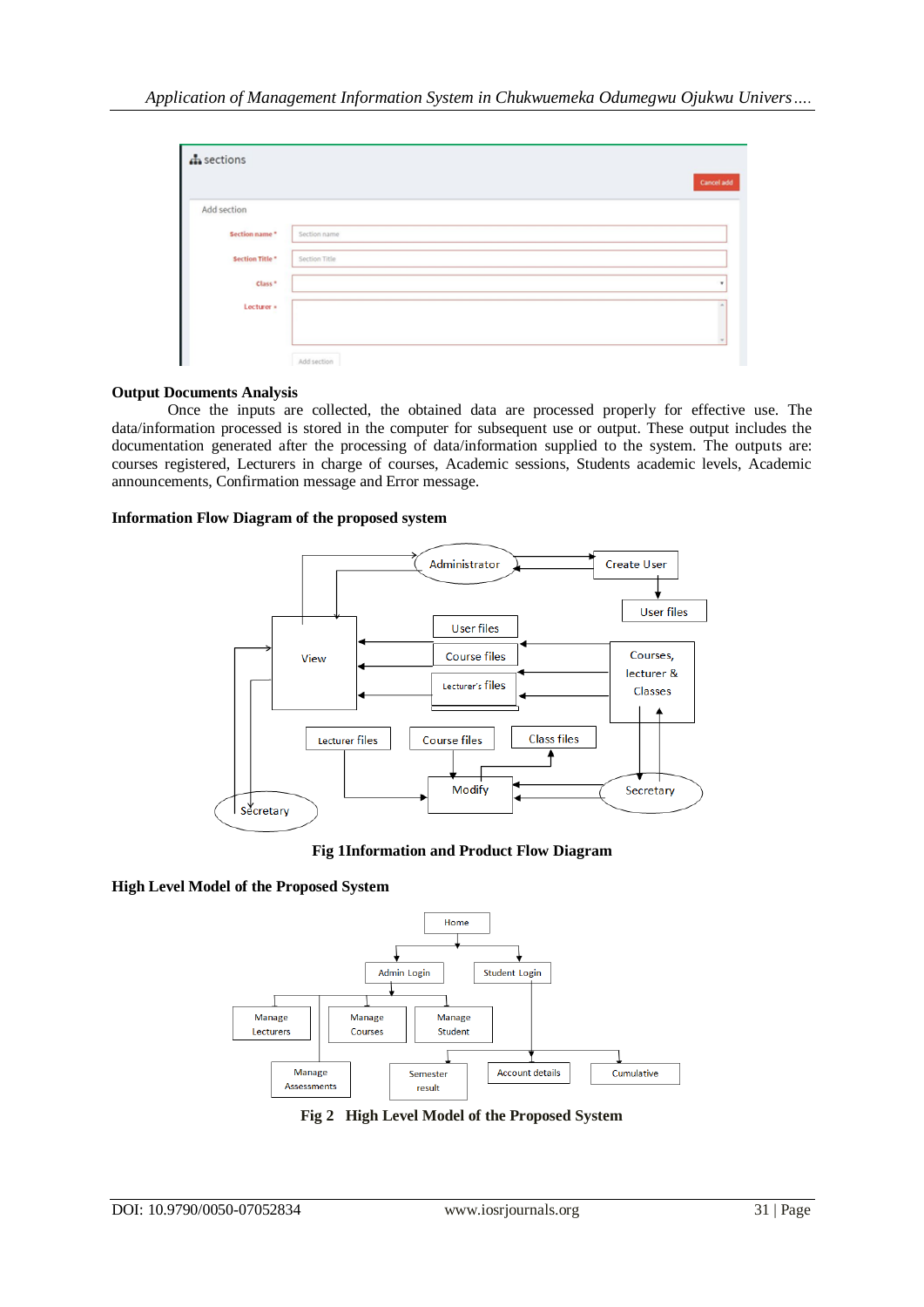## **IV. Results**

The output of this paper is a web based system that automates students' information like assignments given, when to be submitted and immediate evaluation by the course lecture. Also an interactive platform where students' parents and guardian mix well their wards lecturer.

| (% dashboard           |              |                                  | ⊙ Assign English Language a class |                                                                     |         |                         |  |
|------------------------|--------------|----------------------------------|-----------------------------------|---------------------------------------------------------------------|---------|-------------------------|--|
| 발 student              | $\geq$       |                                  |                                   |                                                                     |         |                         |  |
| 21. teacher            |              | = Class List                     |                                   |                                                                     |         |                         |  |
| 1 Parents              |              | 10 - perpage                     |                                   |                                                                     |         | Search:                 |  |
| $h$ dass               | ×            | $\mathbf{r}$ $\sim$              | Class Name                        | Current Tutor                                                       | Options |                         |  |
| O <sub>2</sub> Courses | $\mathbf{p}$ |                                  |                                   |                                                                     |         |                         |  |
| C Manage Assessments   | $\geq$       | ×<br>т.                          | <b>JSS1</b>                       | Elgine Olum                                                         | None    | ٧                       |  |
| a Message              |              | v<br>$\mathbf{2}$                | \$92                              | Victor City Man Amobi                                               | None    | ٧                       |  |
| $Q$ settings           | $\mathbb{R}$ | v<br>$\mathbf{3}$                | \$83                              | Victor City Man Amobi                                               | None    | ٠                       |  |
| account                |              |                                  |                                   |                                                                     |         |                         |  |
|                        |              | $\qquad \qquad \Box$<br>$\Delta$ | Kindergaten                       | No Teacher assigned                                                 | None    | ٠                       |  |
|                        |              | v<br>5                           | 3982                              | <b>Jack Gabriel</b>                                                 | None    | ٠                       |  |
|                        |              | v<br>6                           | \$91                              | Elgine Olum                                                         | None    | ٠                       |  |
|                        |              |                                  | Showing 1 to 6 of 6 entries       |                                                                     |         | $\sim$ 10 $\rightarrow$ |  |
|                        |              |                                  |                                   |                                                                     |         |                         |  |
|                        |              |                                  |                                   |                                                                     |         |                         |  |
|                        |              |                                  |                                   | @ 2016 dimconnect School management system. Developed by dimconnect |         |                         |  |

| Chukwuemeka Odumegwu Ojukwu<br><b>University</b>                         |         |
|--------------------------------------------------------------------------|---------|
| Sign in                                                                  |         |
| Username / E-mail                                                        | χ       |
| Password                                                                 |         |
| Remember me                                                              | Sign in |
| <b>Semesters</b><br><b>Restore Password</b><br>Register a new membership |         |
|                                                                          |         |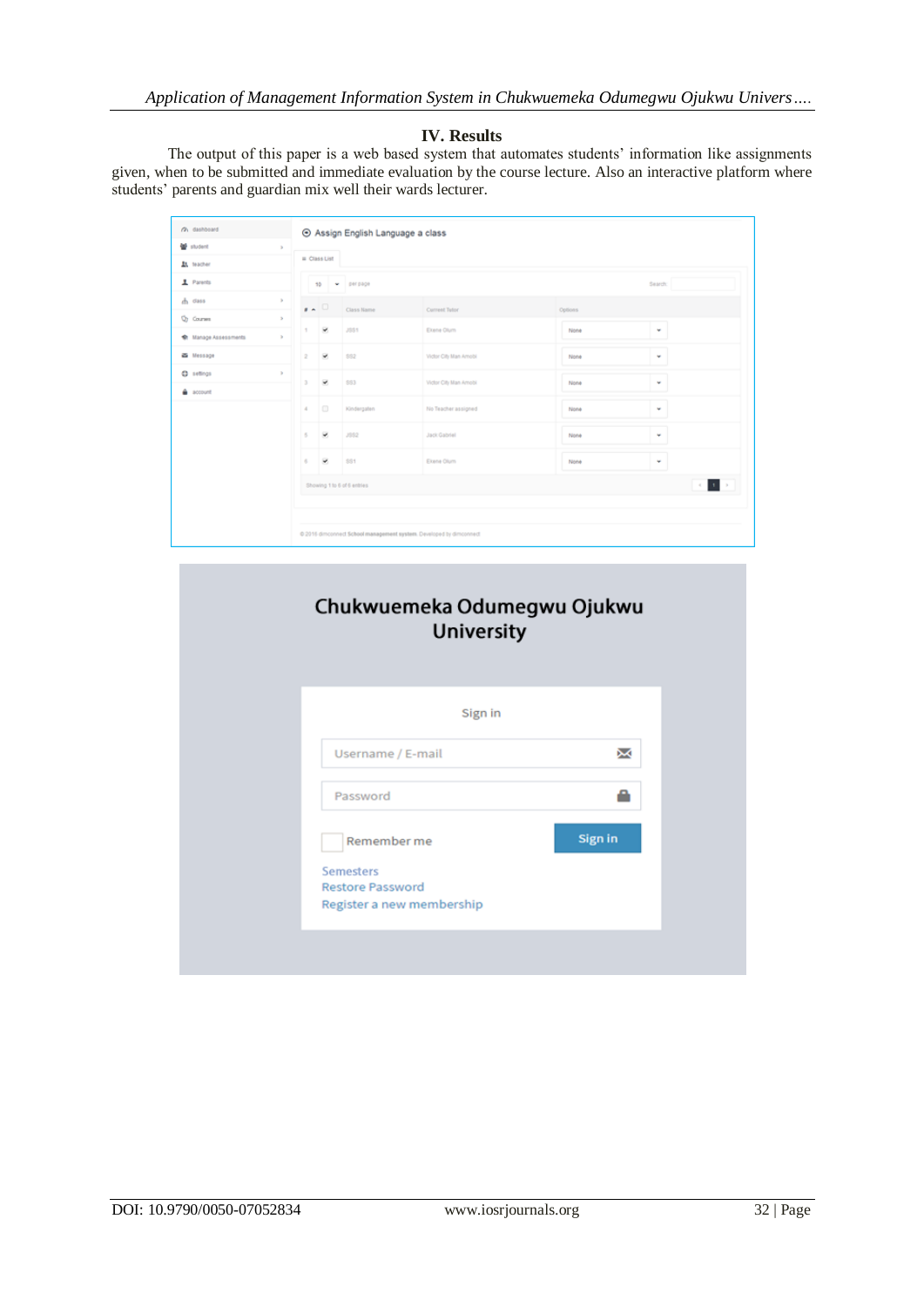| <b>@</b> Dashboard  |                                                                            |                                                             |
|---------------------|----------------------------------------------------------------------------|-------------------------------------------------------------|
|                     | $\mathbf{1}$<br>$\mathbf 1$<br><b>Students</b><br><b>Classes</b>           | $\mathbf{1}$<br>Lecturers                                   |
|                     | <b>▼</b> Student's leaderboard<br>P Lecturer's leaderboard                 |                                                             |
|                     |                                                                            |                                                             |
|                     | <b>O</b> News & Events<br>University Wide Quiz                             |                                                             |
|                     | SUG Week                                                                   |                                                             |
| Quick links         |                                                                            |                                                             |
|                     |                                                                            | $\Box$<br>Optimum Linkup<br>$\Theta$ Logs<br>$\frac{1}{25}$ |
|                     | Add Schedule<br>E Classes S                                                | $\propto$                                                   |
|                     | Subject <sup>*</sup>                                                       | $^\star$<br>Print: Retur                                    |
|                     | Day*<br>Monday<br><b>Edit Class Sch</b>                                    | $^\mathrm{v}$                                               |
|                     | $\pmb{\mathrm{v}}$<br>$^\ast$<br><b>Start Time</b><br>Day<br><b>Sunday</b> | Add                                                         |
|                     | $\overline{\phantom{a}}$<br>End Time <sup>*</sup><br>$^\ast$<br>Monday     | $\pm$<br>$\overline{\phantom{a}}$                           |
|                     | Add Schedule<br>Tuesday                                                    | Ξ                                                           |
|                     | Wednesday                                                                  | Ξ                                                           |
|                     | Thurusday                                                                  | Ξ                                                           |
|                     | Friday                                                                     |                                                             |
|                     |                                                                            |                                                             |
|                     | <b>E Classes Schedule</b>                                                  |                                                             |
|                     |                                                                            | Return<br>Print                                             |
| Edit Class Schedule |                                                                            |                                                             |
| Day                 | <b>Class Schedule</b>                                                      | Add                                                         |
| Sunday              |                                                                            | $\ddot{}$                                                   |
| Monday              |                                                                            | Ó                                                           |
| Tuesday             |                                                                            | $\ddot{\phantom{1}}$                                        |
| Wednesday           |                                                                            | $\begin{array}{c} \bullet \end{array}$                      |
| Thurusday           |                                                                            |                                                             |
| Friday              |                                                                            | $\begin{array}{c} + \\ + \end{array}$                       |
|                     |                                                                            |                                                             |

## **V. Summary**

Management information system helps in analyzing, managing and making good decision in any sector. Effective organizing of students' concerned information in Chukwuemeka Odumegwu Ojukwu was handle in this paper. Information were stored in a MySQL database. It was also implemented with hypertext preprocessor, a web programming language and this was supported with object oriented analysis and design methodology. Since lecturers give immediate feedback to students' assignments when submitted, it minimizes fraud.The electronic marking of student assignments will save time, efforts and energy aswell as expenses.

## **VI. Conclusion**

Applying Students management System in COOU can reduce time and effort required in the process of management students' information, also the need for a large number of staff to carry out the functions of the system, where the management of this system needs to only one employee, furthermore it will help the administration of the university to speed decision-making, where this system has made it possible for the administration of the university to use real-time data when making decisions, which flows into the benefit of the university.